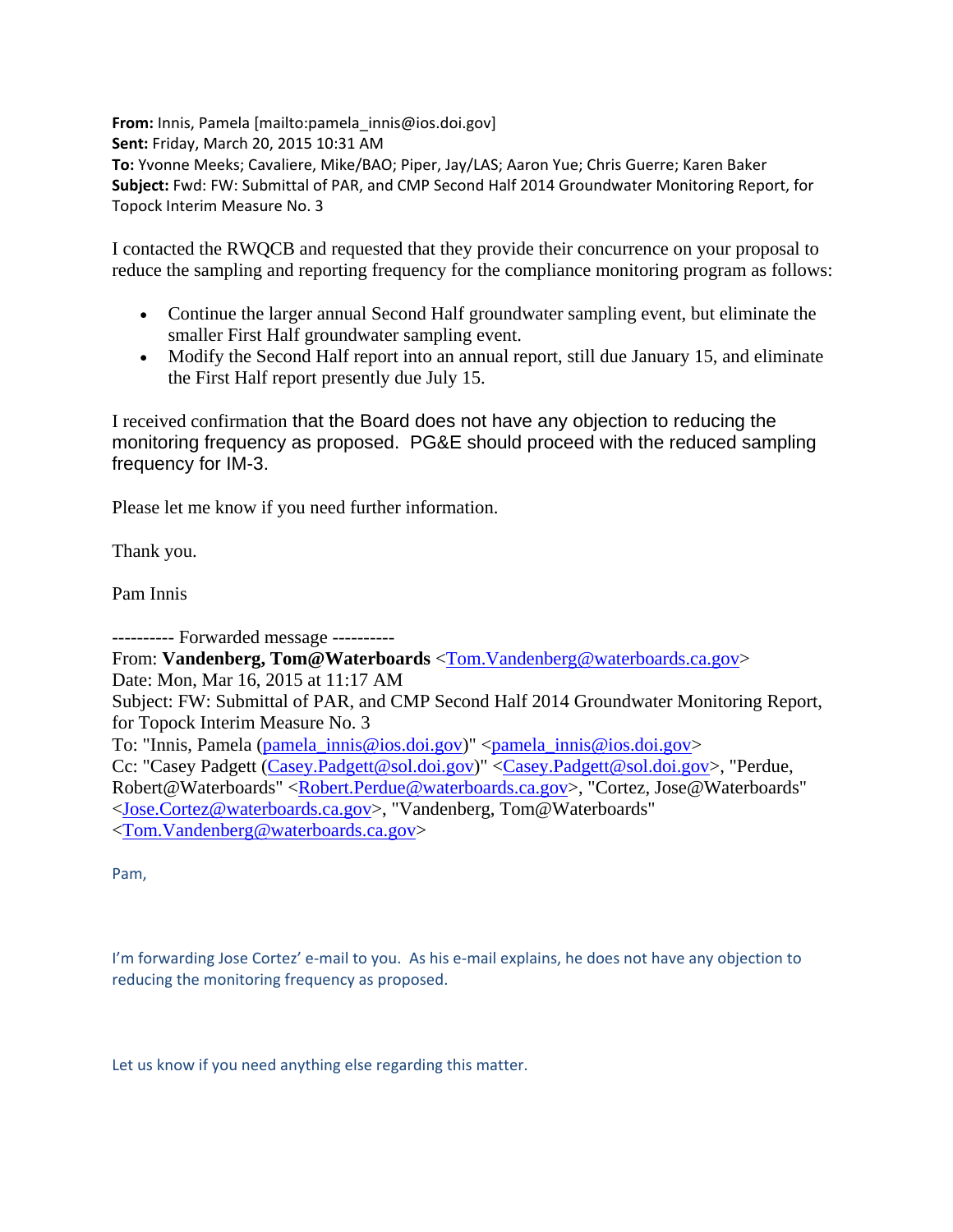Thanks.

Thomas A. Vandenberg

Attorney

State Water Resources Control Board

Office of Chief Counsel

(916) 341‐5195

**From:** Vandenberg, Tom@Waterboards **Sent:** Monday, March 16, 2015 10:16 AM **To:** Cortez, Jose@Waterboards; Perdue, Robert@Waterboards **Cc:** Vandenberg, Tom@Waterboards **Subject:** RE: Submittal of PAR, and CMP Second Half 2014 Groundwater Monitoring Report, for Topock Interim Measure No. 3

Thanks, Jose. I'll forward your note to Pam Innis to let her know.

Thomas A. Vandenberg

Attorney

State Water Resources Control Board

Office of Chief Counsel

(916) 341‐5195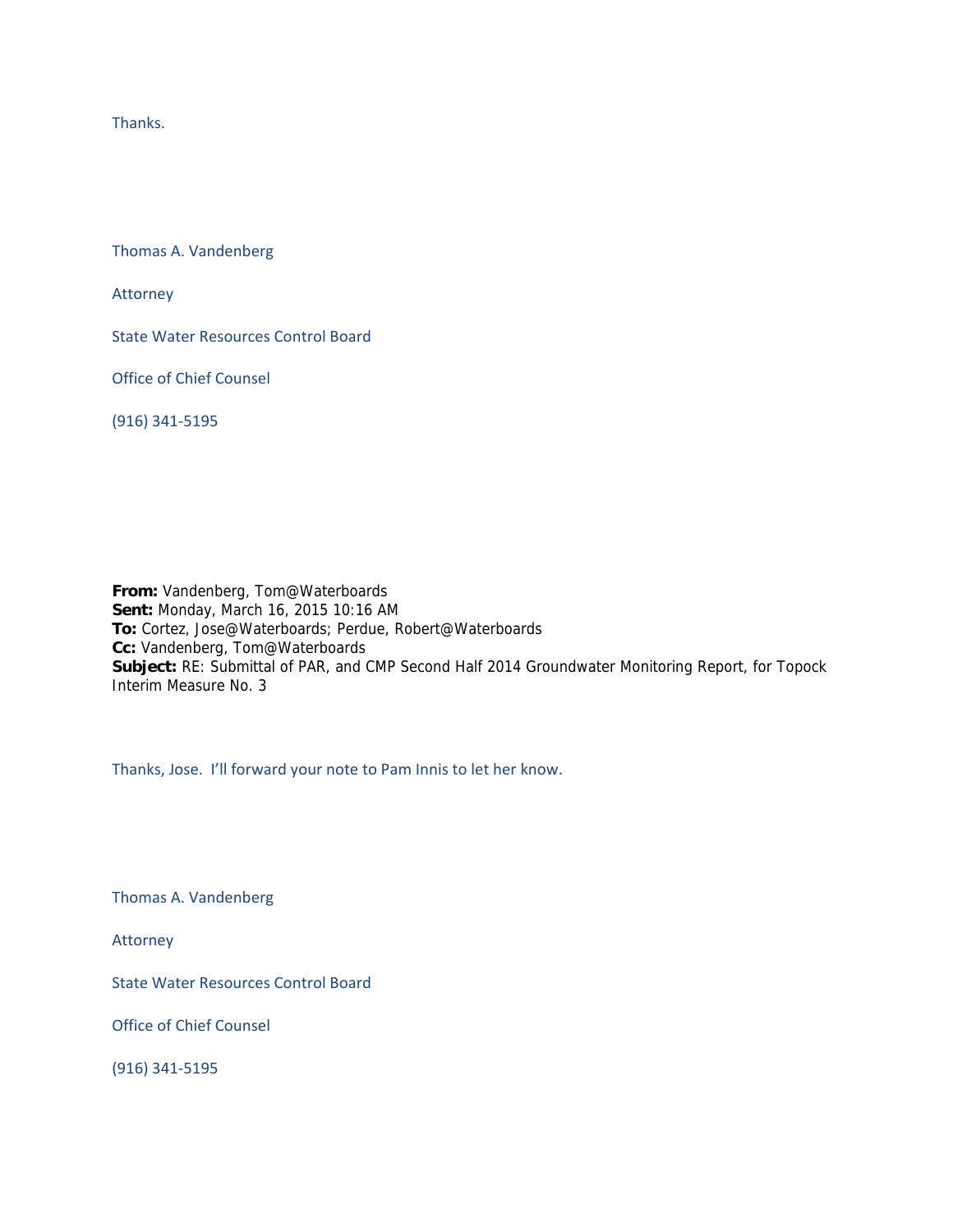**From:** Cortez, Jose@Waterboards **Sent:** Monday, March 16, 2015 10:00 AM **To:** Perdue, Robert@Waterboards; Vandenberg, Tom@Waterboards **Subject:** RE: Submittal of PAR, and CMP Second Half 2014 Groundwater Monitoring Report, for Topock Interim Measure No. 3

Robert and Tom

I don't have any objections to PG&E's recommendation. The treatment plant has operated well and very consistently for over 10 years now.

**From:** Innis, Pamela [mailto:pamela\_innis@ios.doi.gov] **Sent:** Thursday, March 12, 2015 3:00 PM **To:** Perdue, Robert@Waterboards; Cortez, Jose@Waterboards **Cc:** Vandenberg, Tom@Waterboards; Casey Padgett **Subject:** Fwd: Submittal of PAR, and CMP Second Half 2014 Groundwater Monitoring Report, for Topock Interim Measure No. 3

Good Afternoon Gentlemen,

As noted in the email below, PG&E has recommended that the monitoring and reporting program for the injection well field be modified for 2015 and future years. PG&E proposes to reduce the sampling and reporting frequency for the compliance monitoring program as follows:

- Continue the larger annual Second Half groundwater sampling event, but eliminate the smaller First Half groundwater sampling event.
- Modify the Second Half report into an annual report, still due January 15, and eliminate the First Half report presently due July 15.

DOI and DTSC have discussed this with PG&E and CH2MHill representatives and concur with their recommendations. The water quality in the upland wells (OW and CW) wells has changed as expected over the 9 years of operation and, so long as the quality of effluent produced by the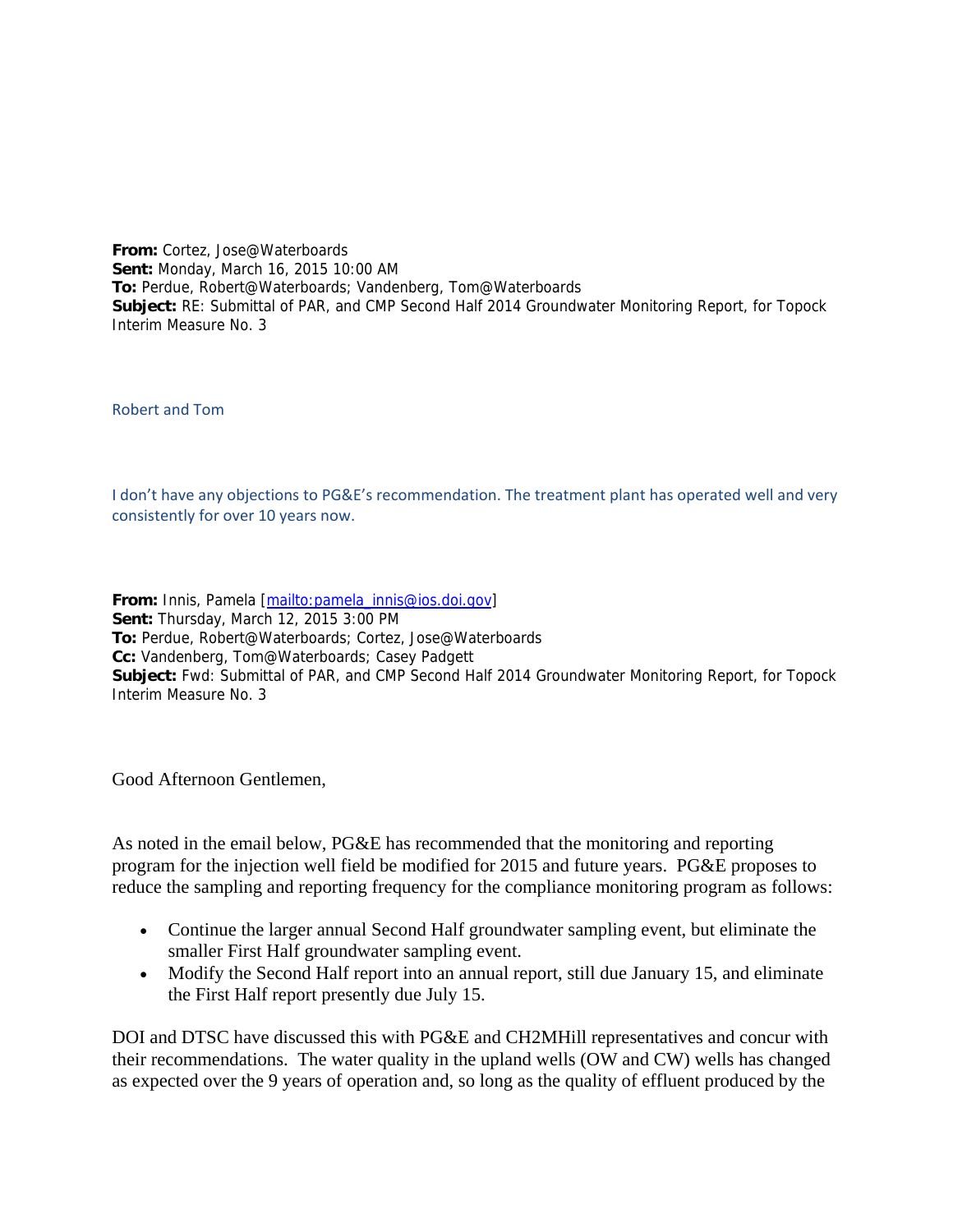IM‐3 treatment plant remains stable, is expected to become more and more similar to the injected water.

I wanted to follow up with you and see if you had any concerns with the modification. If not, we will direct PG&E to make the change in the sampling and reporting frequency.

Please let me know if you have any questions.

Thank you.

Pam Innis

---------- Forwarded message ---------- From: <Jay.Piper@ch2m.com> Date: Thu, Jan 15, 2015 at 3:08 PM Subject: Submittal of PAR, and CMP Second Half 2014 Groundwater Monitoring Report, for Topock Interim Measure No. 3 To: Pamela Innis@ios.doi.gov, jcortez@waterboards.ca.gov, rperdue@waterboards.ca.gov, Aaron.Yue@dtsc.ca.gov, Christopher.Guerre@dtsc.ca.gov, YJM1@pge.com, GCR4@pge.com Cc: Christina.Hong@ch2m.com, Serena.Panzar@ch2m.com, Aurora.Abbott@ch2m.com, John.Porcella@ch2m.com, Andrew.Redmond@ch2m.com

On behalf of PG&E, the *Combined Compliance Monitoring Program*, *Semiannual Groundwater Monitoring Report, Second Half 2014, and the Performance Assessment Report for the Interim Measures No. 3 at the Pacific Gas and Electric Company Topock Compressor Station* is now posted at the Topock Program SharePoint site. The report has been prepared in conformance with the DOI August 18, 2011 letter stating that the Interim Measures No. 3 Waste Discharge Requirements are applicable or relevant and appropriate requirements (ARARs).

Please note, this report includes recommendations in Section 5 for modifications to the monitoring and reporting program.

The report can be accessed on the SharePoint directly by:

1. Please go to https://deliver.ch2m.com/sites/topock/Topock\_Program/SitePages/Home.aspx to access the document.

2. Log in with the user name and password previously emailed to you (subject line "CH2M HILL Extranet Username and Password").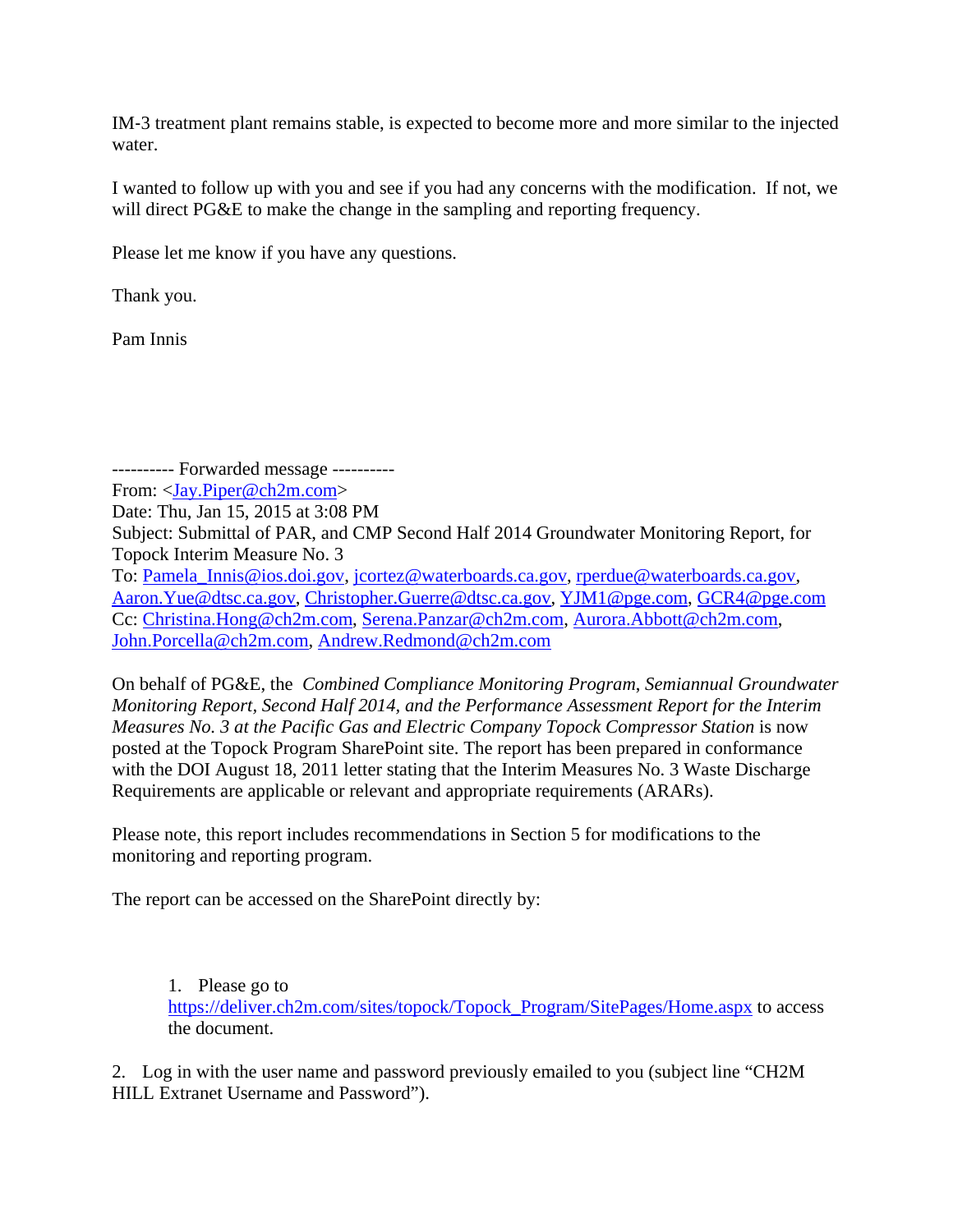3. Click on "Reference Documents" under "Libraries", and click on the folder titled " PAR\_and\_CMP".

4. Once in the folder, click on the dropdown arrow to the right of the 2014 document and select "Send To" and click "Download a Copy" to save the file to your hard drive.

Please copy the document file to your computer before opening, to avoid difficulties due to the large size of the file. It may take a few minutes for the file to copy.

Hard copies of the complete report will be mailed out tomorrow and the report can also be found on the website (http://dtsc-topock.com/).

*Jay Piper*

*Project Manager, CEM*

CH2M HILL

2485 Village View Drive, Suite 350 Henderson, NV 89074

jpiper1@ch2m.com

702/953-1202 office

702/525-1137 cell

702/953-6202 fax